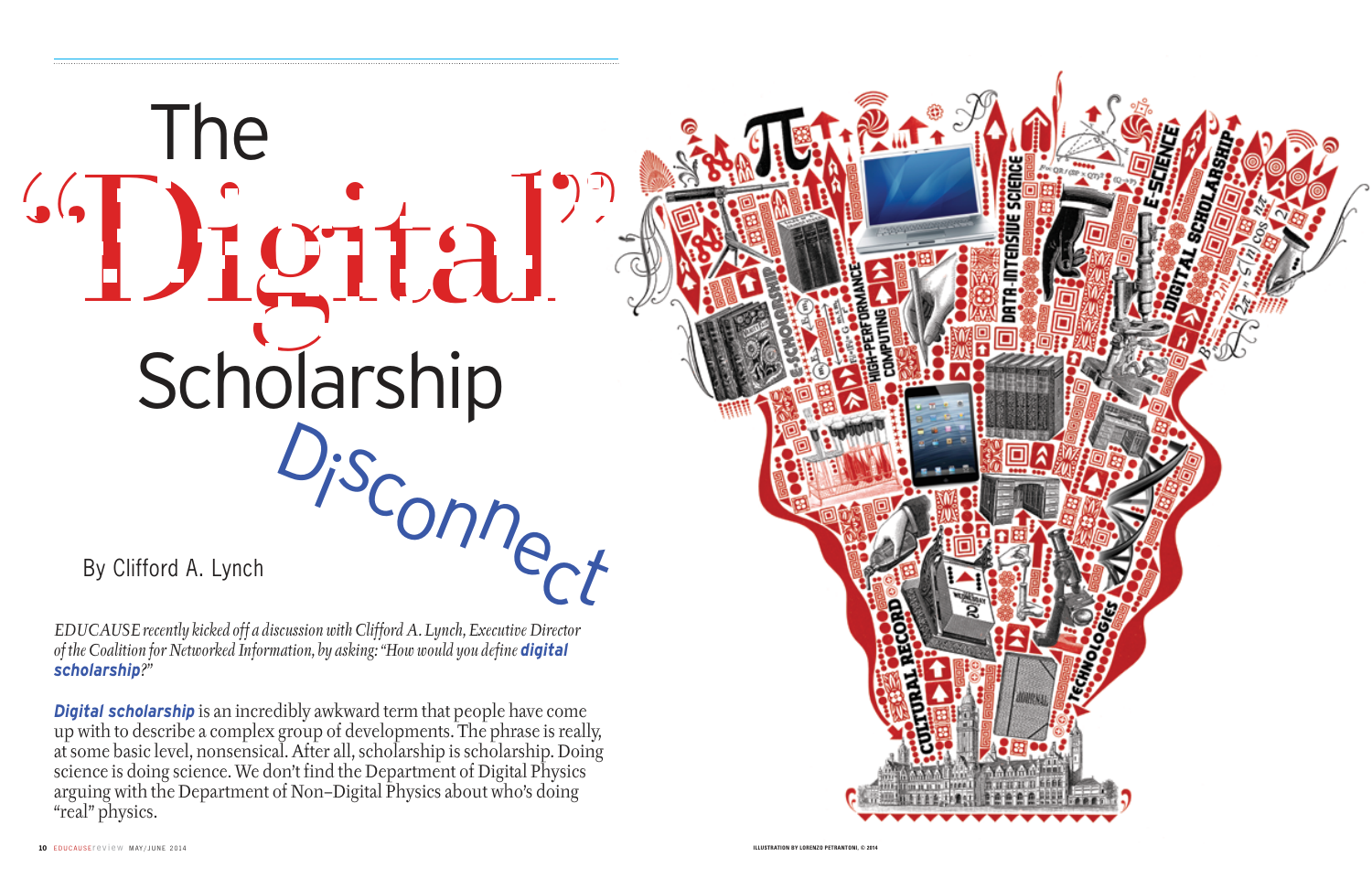Interestingly, one of the first terms that people used for *digital scholarship* as a large-scale phenomenon was *e-science*; this was popular in the United Kingdom in the very late 1990s and early 2000s. While helpful for funding agencies, the term puzzled scientists, who might say: "We don't do e-biology. We do biology. And in our biological research, we use technologies that are constantly changing and improving."

When e-science came to the United States—as an organized effort within the federal funding agencies and especially the National Science Foundation—the term used instead was *cyberinfrastructure,* further adding to the confusion. *Cyberinfrastructure* really was an umbrella term for the high-performance computing and networking and scientific data-management programs that supported these new technology- and data-intensive scholarly practices and sometimes, by extension, the scholarly practices themselves.1

Soon, people wanted to start talking more broadly about newly technologyenabled scholarly work, not just in science; in part this was because of some very dramatic and high-visibility developments in using digital technology in various humanistic investigations. To do so, they came up with the neologisms we enjoy today—awful phrases like *e-scholarship* and *digital scholarship*.

Having said that, I do view the term *digital scholarship* basically as shorthand for the entire body of changing scholarly practice, a reminder and recognition of the fact that most areas of scholarly work today have been transformed, to a lesser or greater extent, by a series of information technologies:

- High-performance computing, which allows us to build simulation models and to conduct very-largescale data analysis
- Visualization technologies, including interactive visualizations
- Technologies for creating, curating, and sharing large databases and large collections of data

n High-performance networking, which allows us to share resources across the network and to gain access to experimental or observational equipment and which allows geographically dispersed individuals to communicate and collaborate; implicit here are ideas such as the rise of lightweight challenge-focused virtual organizations

All of these information technologies have contributed to changing the practices of scholarship, with an increased emphasis on the good management of research data (either the evidence that has been collected or the research outputs that are reflected in data sets) and with a growing number of discussions about best practices for sharing and reusing and recombining data in various ways. Particularly in the humanistic

disciplines but legitimately beyond them, there's a new conversation emerging about **Particularly**  the evidence base (the "cultural record") and what that looks like today: we need to manage this to support future scholarship.2

The argument has been made that the incorporation of these technologies led to the establishment of a new, fourth paradigm for science data-intensive science—to accompany the long-standing traditional observational and experimental approaches and also the computational approaches (e.g., approximation, simulation) that have been emerging since the middle of the twentieth century.3 From this perspective, one might make at least a weak case for speaking about a "digital" physicist in contrast to a theoretical or experimental physicist, but I don't find the distinction very helpful. If anything, I suspect that computation and

## **in the humanistic disciplines but legitimately beyond them, there's a new conversation emerging about the evidence base and what that looks like today.**



data-intensive approaches have led to a blurring of the old observational/experimental dichotomy.

In addition, numerous other digital-<br>information-related technologies<br>continue to be essential to progress<br>in various scholarly disciplines,<br>even though these digital develop-<br>ments are not often listed as part of the n addition, numerous other digitalinformation-related technologies continue to be essential to progress in various scholarly disciplines, even though these digital developtraditional core of cyberinfrastructure. Consider CERN's Large Hadron Collider (http://home.web.cern.ch/topics/ large-hadron-collider), which incorporates extensive digital technology in data capture and reduction, as well as in the downstream data analysis conducted through traditional cyberinfrastructure facilities. Certainly before digital times, many fields of scholarship relied heavily on the ability to capture, share, and analyze various kinds of images taken

at various wavelengths. The whole world of imaging has been transformed by sensors such as charge-coupled arrays and all of the digital signalprocessing that accompanies them, creating significant new opportunities in all kinds of scholarly work, from biomedicine to the humanities.

We now have enormous curated databases serving various disciplines: GenBank (http://www.ncbi.nlm.nih .gov/genbank/) for gene sequences; the Worldwide Protein Data Bank (http:// www.wwpdb.org/) for protein structures; and the Sloan Digital Sky Survey (http:// www.sdss.org/) and planned successors for (synoptic) astronomical observations. All of these are relied upon by large numbers of working scientists. Yet the people who compiled these databases are often not regarded by their colleagues as "real" scientists but, rather, as "oncescientists" who got off-track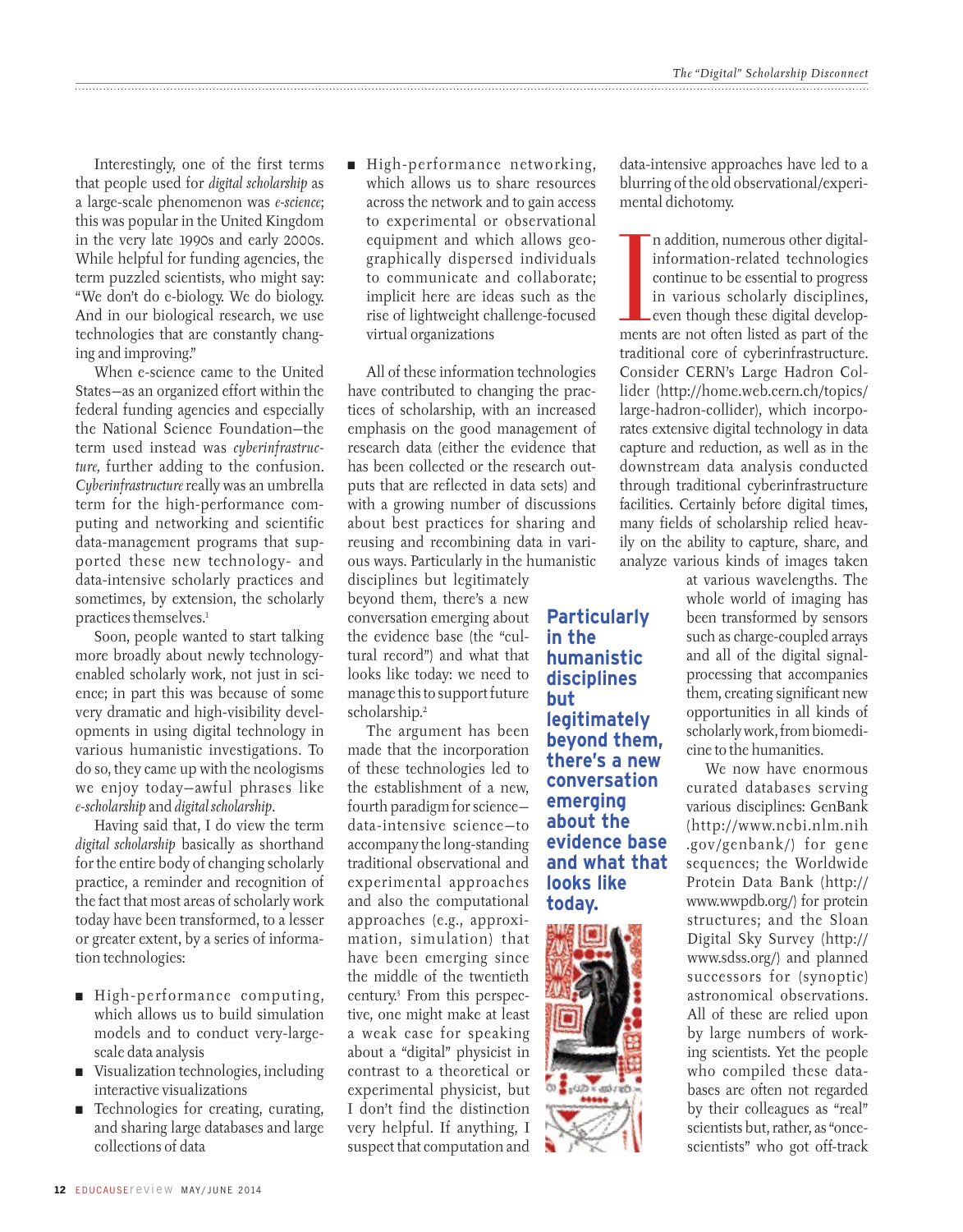and started doing resource-building for the community. And it's true: many resource-builders don't have the time to be actively doing science (i.e., analysis and discovery); instead, they are building and enabling the tools that will advance the collective scientific enterprise in other, less traditional ways. The academic and research community faces a fundamental challenge in developing norms and practices that recognize and reward these essential contributions.

This idea—of people not doing "real" research, even though they are building up resources that can enable others to do research—has played out as well in the humanities. The humanists have often tried to make a careful distinction between the work of building a base of evidence and the work of interpreting that evidence to support some particular analysis, thesis, and/or set of conclu-

> **More and more**

**work.**

**scholars, in all fields, are recognizing that they need to be thinking about data as an explicit part of their research outcomes and their research** 

sions; this is a little easier in the humanities because the scale of collaboration surrounding emerging digital resources and their exploitation for scholarship is smaller (contrast this to the literal "cast of thousands" at CERN) and it's common here to see the leading participants play both roles: resource-builder and "working" scholar. A pathbreaking case study in the humanities is *The Valley of the Shadow* (http://valley.lib .virginia.edu/), a database constructed by Edward L. Ayers and William G. Thomas III at the University of Virginia beginning in 1993. Looking at two American communities, one Northern and one Southern, in the time just before the Civil War, the project has constructed an extensive database comprising everything from tax and census records to newspapers and geospatial surveys. Thomas and Ayers used this enormous database in their teaching and later

wrote an article, drawing extensively from the database, on the difference that the institution of slavery had made to the structure of the economy and the social arrangements in the two towns. Whereas footnotes normally point to inaccessible material such as old newspapers and archives, Thomas and Ayers assembled these sources underneath the online version of their article, so that the reader could move back and forth between the evidence and the analysis.4 That setup was a true breakthrough demonstration not only of how a digital marshaling of evidence could be put to powerful use in the humanities but also of the distinction between resource-building and analysis.

Still, in all of these examples of digital scholarship, a key challenge remains: How can we curate and manage data now that so much of it is being produced and collected in digital form? How can

> we ensure that it will be discovered, shared, and reused to advance scholarship? We are struggling through the establishment of institutions, funding models, policies and practices, and even new legal requirements and community norms—ranging from cultural changes about who can use data (and when) to economic decisions about who should pay for what. Some disciplines are less contentious than others: for example, astronomy data is technically well-understood and usually not terribly sensitive. Reputation, rather than commercial reward, is wrapped up in astronomical discoveries, and there is no institutional review board to ensure the safety and dignity of astronomical objects. On the other hand, human subjects and their data raise an enormous number of questions about informed consent, privacy, and anonymization; when there are genetic markers or possible

treatments to be discovered or validated, serious high-value commercial interests may be at stake. All of these factors tend to work against the free and convenient sharing of data.

nother, closely related chal-<br>
lenge is long-term funding<br>
for data resources.<sup>5</sup> The<br>
science funding agencies<br>
tend to have a fairly short-<br>
term view. Since they want to be fundlenge is long-term funding for data resources.5 The science funding agencies tend to have a fairly shorting today's breakthrough research, they would like to make grants that run a few years. They don't like to go much further out than that time frame because they need to constantly reassess and fund new opportunities and new work. They will (often reluctantly) fund certain long-term community-wide resources, such as Gen-Bank; they view these resources as somewhat akin to major scientific instruments that are shared by a community. But even large-scale scientific instruments typically have a defined life-cycle, and the repeated "renewal" of funding for these community resources runs counter to the institutional culture among funders. As a result, it is not uncommon for researchers who are writing a proposal involving data that doesn't fit within the scope of an existing community repository to state in their data-management plan: "We guarantee to keep our data available for ten years and will build the cost of doing so into the grant proposal, and at the end of ten years, we will have some kind of reassessment process to figure out if anybody thinks the data is still worth keeping and if anybody is willing to pay to keep it."

I do think we have made substantial progress. One example involves the justnoted data-management plans that are now required as part of grant proposals. In recent years, funding agencies have gradually begun to recognize that data *is* an important asset that comes out of the work they fund. They have thus started to require, through the inclusion of datamanagement plans, that the research proposals be explicit about data as an asset and make commitments regarding the management of this data; review of